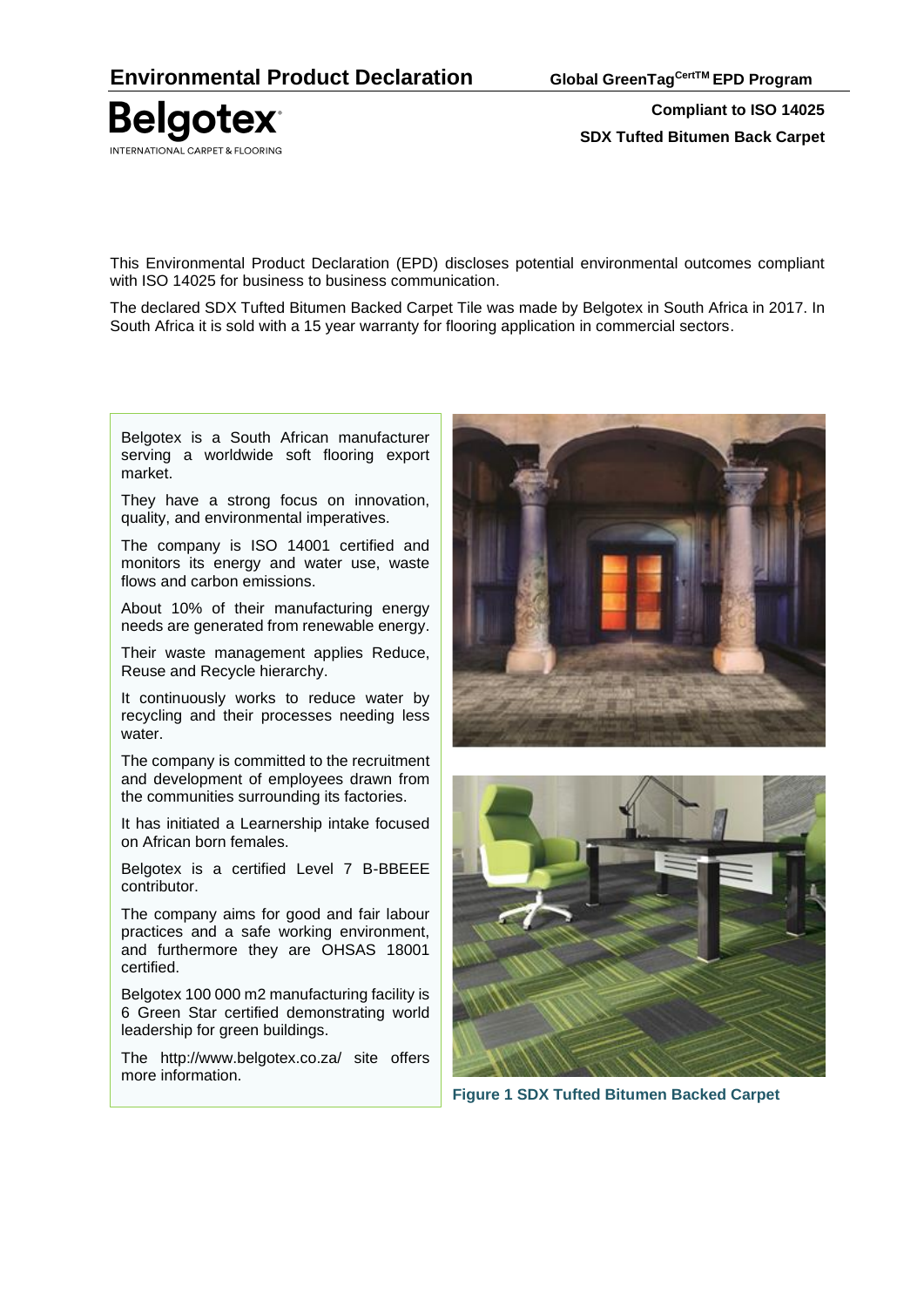

#### **Table of Contents**

| <b>Heading</b><br>Page |  |
|------------------------|--|
|                        |  |
|                        |  |
|                        |  |
|                        |  |
|                        |  |
|                        |  |
|                        |  |
|                        |  |
|                        |  |
|                        |  |
|                        |  |
|                        |  |
|                        |  |
|                        |  |

Different program EPDs may not be comparable as e.g. South African transport may be different from elsewhere. **Further explanatory information is found at** <http://www.globalgreentag.com/> or contact: [certification1@globalgreentag.com](mailto:certification1@globalgreentag.com) © This EPD remains the property of Global GreenTag Pty Ltd.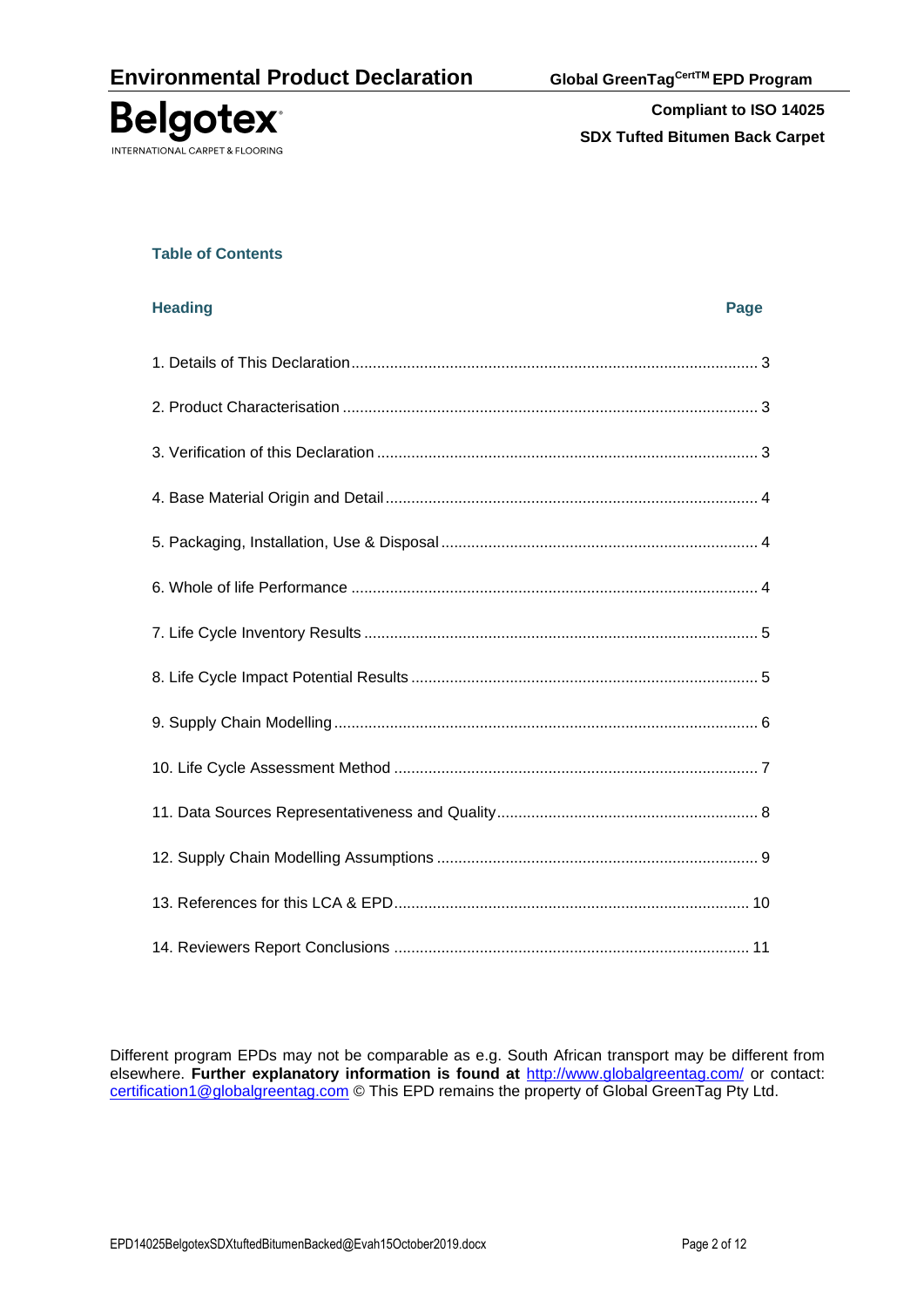

### **1. Details of This Declaration**

| <b>Program</b><br><b>Operator</b> | GreenTag Global Pty Ltd hereafter called Global GreenTag noted at<br>www.globalgreentag.com |  |  |  |  |  |  |  |  |
|-----------------------------------|---------------------------------------------------------------------------------------------|--|--|--|--|--|--|--|--|
| <b>EPD Number</b>                 | BEL-001-2019                                                                                |  |  |  |  |  |  |  |  |
| Date issue                        | 5 July 2019                                                                                 |  |  |  |  |  |  |  |  |
| <b>Validity</b>                   | 5 July 2022                                                                                 |  |  |  |  |  |  |  |  |
| <b>Reference PCR</b>              | Compliant with PCR FC: 2017 Floor Coverings                                                 |  |  |  |  |  |  |  |  |
| <b>Time</b>                       | Made in and sold from 2017 for 20 years use                                                 |  |  |  |  |  |  |  |  |
| Geography                         | Made in South Africa. Uses are assumed as for South Africa.                                 |  |  |  |  |  |  |  |  |
| <b>Application</b>                | Function in Commercial buildings                                                            |  |  |  |  |  |  |  |  |
| <b>Declared Unit</b>              | SDX Tufted Bitumen Backed Carpet Tile/m <sup>2</sup> cradle to gate                         |  |  |  |  |  |  |  |  |
| <b>Functional unit</b>            | SDX Tufted Bitumen Backed Carpet Tile kg/m <sup>2</sup> flooring 20year use cradle to fate  |  |  |  |  |  |  |  |  |

## **2. Product Characterisation**

| <b>Definition</b> | SDX Tufted Bitumen Backed Carpet Tile by Belgotex used for floor covering in<br>commercial buildings                                                                                                                          |
|-------------------|-------------------------------------------------------------------------------------------------------------------------------------------------------------------------------------------------------------------------------|
| <b>Standard</b>   | SANS 1375 Ed. 3.02 (2012) Textile Floor Covering: Pile Construction<br>SANS 10177 Ed. 1.03 (2005) Part 4 Floor Covering Surface Fire Index (SFI)<br>SANS 10361 Ed. 2 (2015) Textile Floor Coverings Appearance Retention (AR) |

#### **3. Verification of this Declaration**

This EPD was approved on  $5<sup>th</sup>$  July 2019 according to requirements of ISO14025 8.1.3b.

| <b>Role</b>                                  | <b>Name</b>    | <b>Position</b>                           | <b>Signature</b>                  |
|----------------------------------------------|----------------|-------------------------------------------|-----------------------------------|
| <b>PCR Review Chair</b>                      | Murray Jones   | Ecquate Pty Ltd CEO                       |                                   |
| <b>LCA EPD Review</b>                        | Delwyn Jones   | The Evah Institute                        |                                   |
| <b>LCI, LCIA, LCARate</b><br>& EPD Developer | Mathilde Vlieg | VliegLCA Consultant                       | $\alpha$ mm $\bigcup_{0.5072019}$ |
| <b>Internal EPD Audit</b>                    | David Baggs    | Global GreenTag CEO &<br>Program Director |                                   |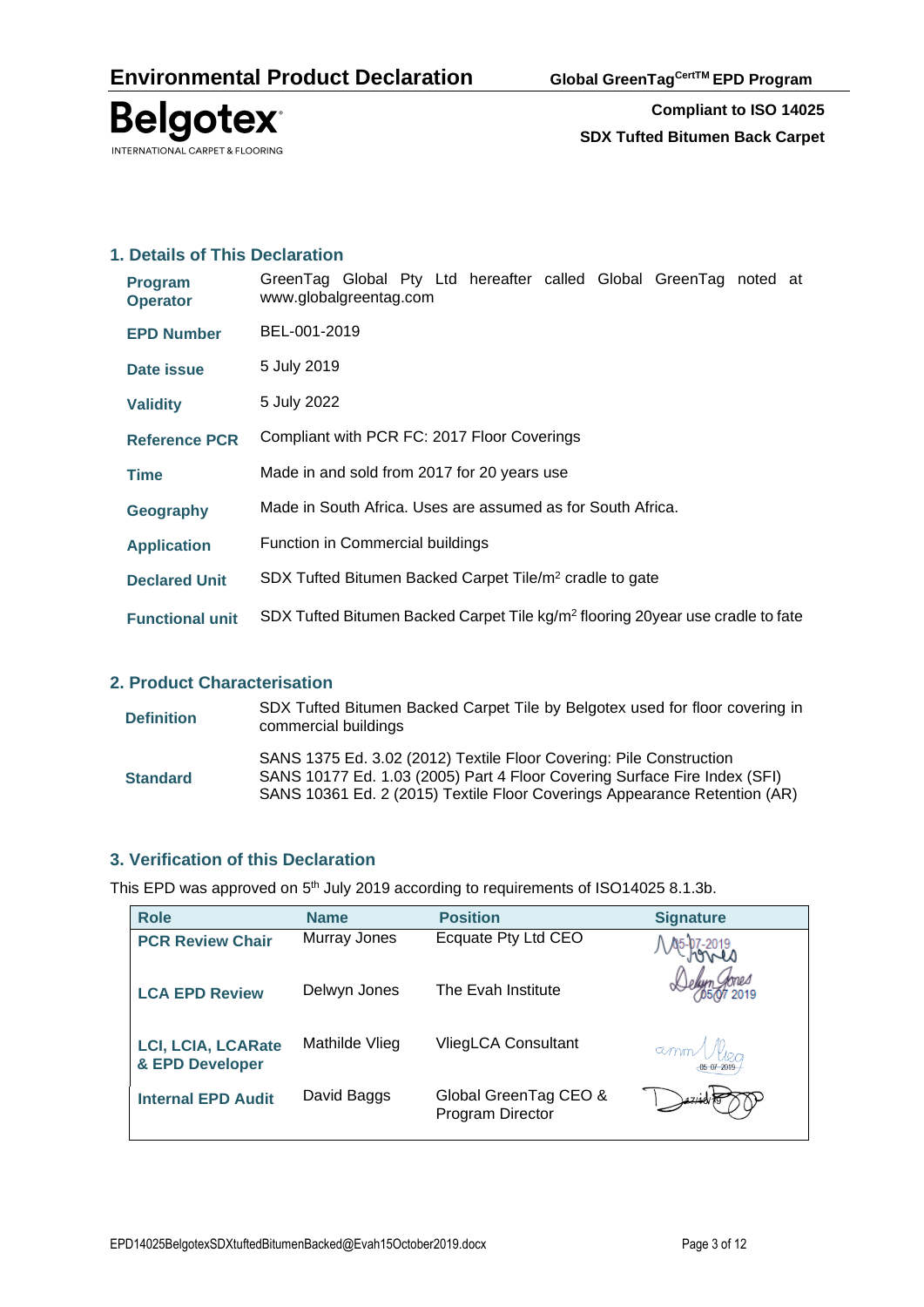

# **4. Base Material Origin and Detail**

Table 1 lists key components by sources, function, type, key operations and % mass amounts.

| <b>Table 1 Base Material</b> |                       |                                      |                    |        |  |  |  |  |
|------------------------------|-----------------------|--------------------------------------|--------------------|--------|--|--|--|--|
| <b>Function</b>              | <b>Component</b>      | <b>Production</b>                    | <b>Origin</b>      | $\%$   |  |  |  |  |
| <b>Filler</b>                | Limestone             | Mine, Crush, Sieve, Haul             | South Africa       | >50<70 |  |  |  |  |
| <b>Backing</b>               | <b>Bitumen</b>        | Drill, Mine, Refine, Extract, Blend  | South Africa       | >10<20 |  |  |  |  |
| <b>Binder</b>                | <b>SBR Latex</b>      | Drill, Farm, Extract, Polymerise     | Germany            | >10>20 |  |  |  |  |
| <b>SDN Yarn</b>              | Nylon 6 Resin         | Drill, Refine, Polymerise, Dye, Spin | South Africa       | >10<20 |  |  |  |  |
| <b>PET Yarn</b>              | <b>PET</b>            | Drill, Refine, Polymerise, Dye, Spin | <b>Netherlands</b> | >1<5   |  |  |  |  |
| <b>Pigments</b>              | Inks & Paste          | Drill, Extract, Mill, Polymerise     | South Africa       | < 0.5  |  |  |  |  |
|                              | <b>White Titania</b>  | Mine, Digest, Precipitate, Coat      | South Africa       | < 0.5  |  |  |  |  |
|                              | Carbon Black          | Drill, Extract, Sieve, Mill, Blend   | Germany            | < 0.5  |  |  |  |  |
| <b>Thickener</b>             | Polyacrylate          | Rill, Farm, Extract, Polymerise      | South Africa       | < 0.5  |  |  |  |  |
| <b>Stabiliser</b>            | Sodium Alkyl Sulphate | Mine, Farm, Extract, Polymerise      | Germany            | < 0.5  |  |  |  |  |
| <b>Spin Finish</b>           | Glycine               | Acquire, React, Precipitate, Mill    | South Africa       | < 0.5  |  |  |  |  |
| <b>Lubricant</b>             | Silicone              | Drill, Farm, Extract, Polymerise     | <b>Netherlands</b> | < 0.5  |  |  |  |  |
| <b>Reinforcer</b>            | Fibreglass            | Mine, Refine, Fuse, Spin, Weave      | South Africa       | < 0.5  |  |  |  |  |
| <b>Solvents</b>              | Hydrocarbon           | Drill, Extract, Refine, Blend        | South Africa       | < 0.5  |  |  |  |  |

### **5. Packaging, Installation, Use & Disposal**

| <b>Packaging</b>                                 | Cardboard boxes & plastic wrap on reused pallets.                                                                                                      |
|--------------------------------------------------|--------------------------------------------------------------------------------------------------------------------------------------------------------|
| <b>Service life</b>                              | Commercial refits vary but 20 year life is assumed typical.                                                                                            |
| <b>Health Safety &amp;</b><br><b>Environment</b> | Apart from compliance to occupational and workplace health safety and<br>environmental laws no additional personal protection is considered essential. |
| <b>Residual Scrap</b>                            | Mill off-cuts are reused. Installation scrap of 5% is assumed to recycling.                                                                            |
| <b>Maintenance &amp;</b><br><b>Cleaning</b>      | The recommended cleaning and maintenance raises no ecosystem or human<br>health concerns. Care and maintenance guides are on company websites.         |
| <b>Scenario</b>                                  | Weekly vacuum cleaning, twice yearly deep steam cleaning.                                                                                              |
| <b>Recycling</b>                                 | Home mill, fabrication and installation scrap is reworked into new product.                                                                            |
| Re-use                                           | This study assumes 60% product is serviceable for reuse over 40 more years.                                                                            |
| <b>Disposal</b>                                  | The fate is assumed recycled or donated. Incineration is rare in South Africa.                                                                         |

#### **6. Whole of life Performance**

| <b>Health</b><br><b>Protection</b>                      | The product does not contain levels of carcinogenic, toxic or hazardous<br>substances that warrant ecological or human health concern cradle to grave. It<br>passed the Ecospecifier Cautionary Assessment Process (ESCAP) and no<br>issues or red light concerns existed for product human or ecological toxicity. |
|---------------------------------------------------------|---------------------------------------------------------------------------------------------------------------------------------------------------------------------------------------------------------------------------------------------------------------------------------------------------------------------|
| <b>Effluent</b><br><b>Waste</b><br><b>Environmental</b> | The LCI results and ESCAP raised no red light concerns in emissions to water <sup>1</sup> .<br>Cradle to grave waste to landfill was non-hazardous.<br>Continuous improvement under the maker's certified ISO14001 EMS aims to                                                                                      |
| <b>Protection</b>                                       | avoid toxics, waste and pollution plus reduce their material and energy use.                                                                                                                                                                                                                                        |
| <b>Environmental</b><br><b>Health Effects</b>           | Installed products are certified as having VOC's compliant with Green Star®<br>IEQ VOC credits for indoor environment <sup>2</sup> quality credits. No other potential in-<br>use impacts on environment or health are known.                                                                                       |

<sup>1</sup> According with national standards in ANZECC Guideline For Fresh & Marine Water Quality (2000) 2 in accordance with national standards and practice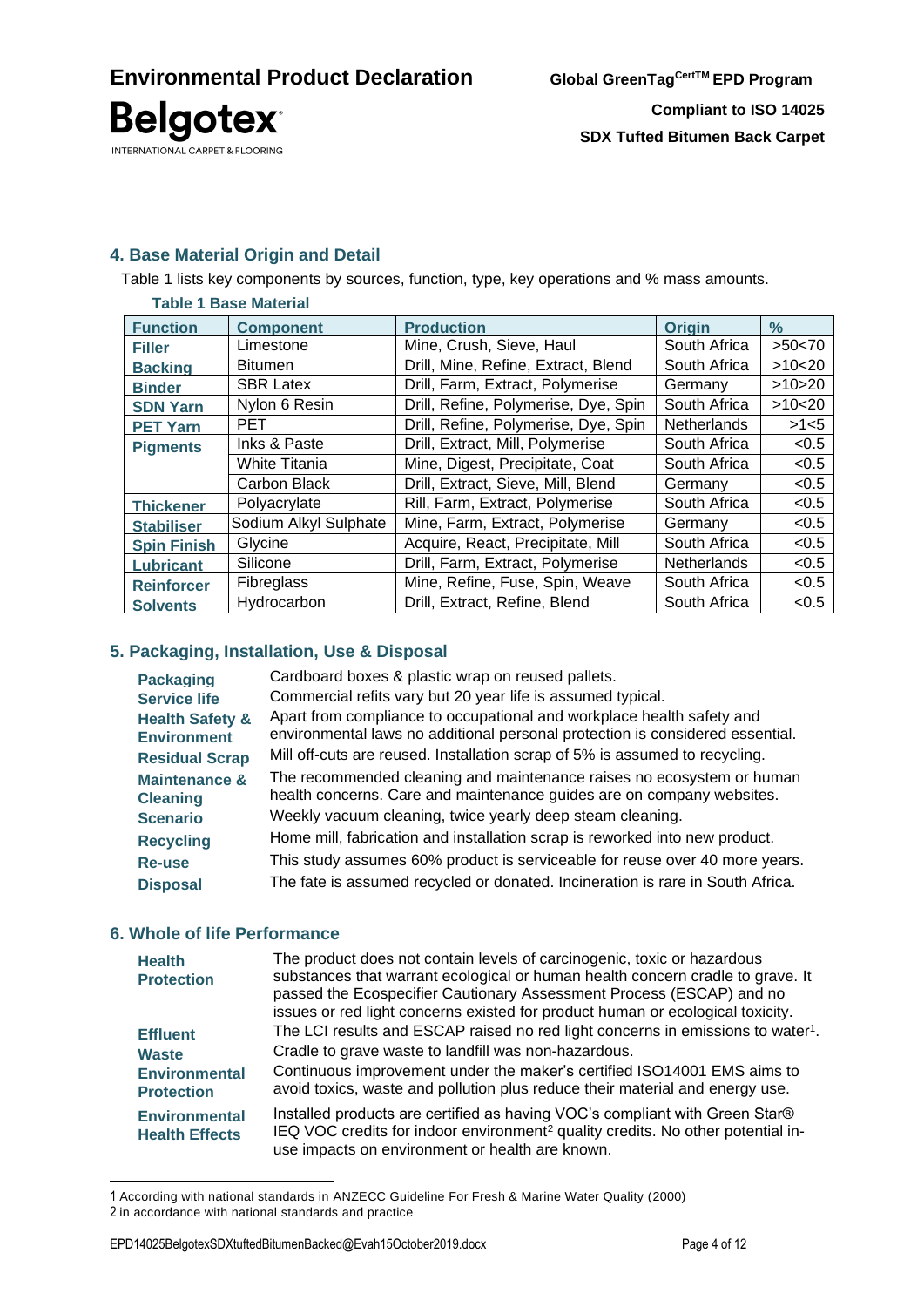

# **7. Life Cycle Inventory Results**

Table 2 lists material and energy resources use per functional unit. Figure 3 depicts the phases:

- Production including supply manufacture with transport cradle to gate then upstream;
- Construction with transport to site, installation and commissioning;
- Use and operation including maintenance, repair, replacement, refurbishment with transport, and
- End-of-life from deconstruction, demolition, reuse, recycling and disposal with transport.

| <b>Total Input use of</b> | <b>Unit</b> | <b>Result</b> |
|---------------------------|-------------|---------------|
| <b>Product Mass</b>       | kg          | 4.2           |
| <b>Embodied Water</b>     | kl          | 105           |
| <b>Fuel + Feedstock</b>   | MJ          | 175           |

### **Table 2 Cradle to Grave Inventory of Flows/ Functional Unit**

## **8. Life Cycle Impact Potential Results**

Table 3 shows Life Cycle Impact Assessment (LCIA) results for product use cradle to grave.

|  |  |  | Table 3 Cradle to Grave Potential Impact Results/ Functional Unit |  |
|--|--|--|-------------------------------------------------------------------|--|
|  |  |  |                                                                   |  |

| <b>Evaluation Category</b>       | <b>Unit</b>         | <b>Result</b> |  |  |
|----------------------------------|---------------------|---------------|--|--|
| <b>Global warming Potential</b>  | kg CO <sub>2e</sub> | 11            |  |  |
| <b>Ozone Depletion</b>           | $kg$ R11 $_e$       | $1.8E - 10$   |  |  |
| <b>Acidification</b>             | kg SO <sub>2e</sub> | 0.27          |  |  |
| <b>Ecosystem Quality Damages</b> | $PDF^*m^2*yr$       | $5.5E-0.5$    |  |  |
| <b>Human Health Damages</b>      | DALY                | 9.9E-04       |  |  |
| <b>Fossil Fuel Depletion</b>     | <b>MJ</b> surplus   | 11            |  |  |
| <b>Mineral Resource</b>          | <b>MJ</b> surplus   | 0.028         |  |  |
| <b>EcoIndicator 99</b>           | ecopoint            | 0.68          |  |  |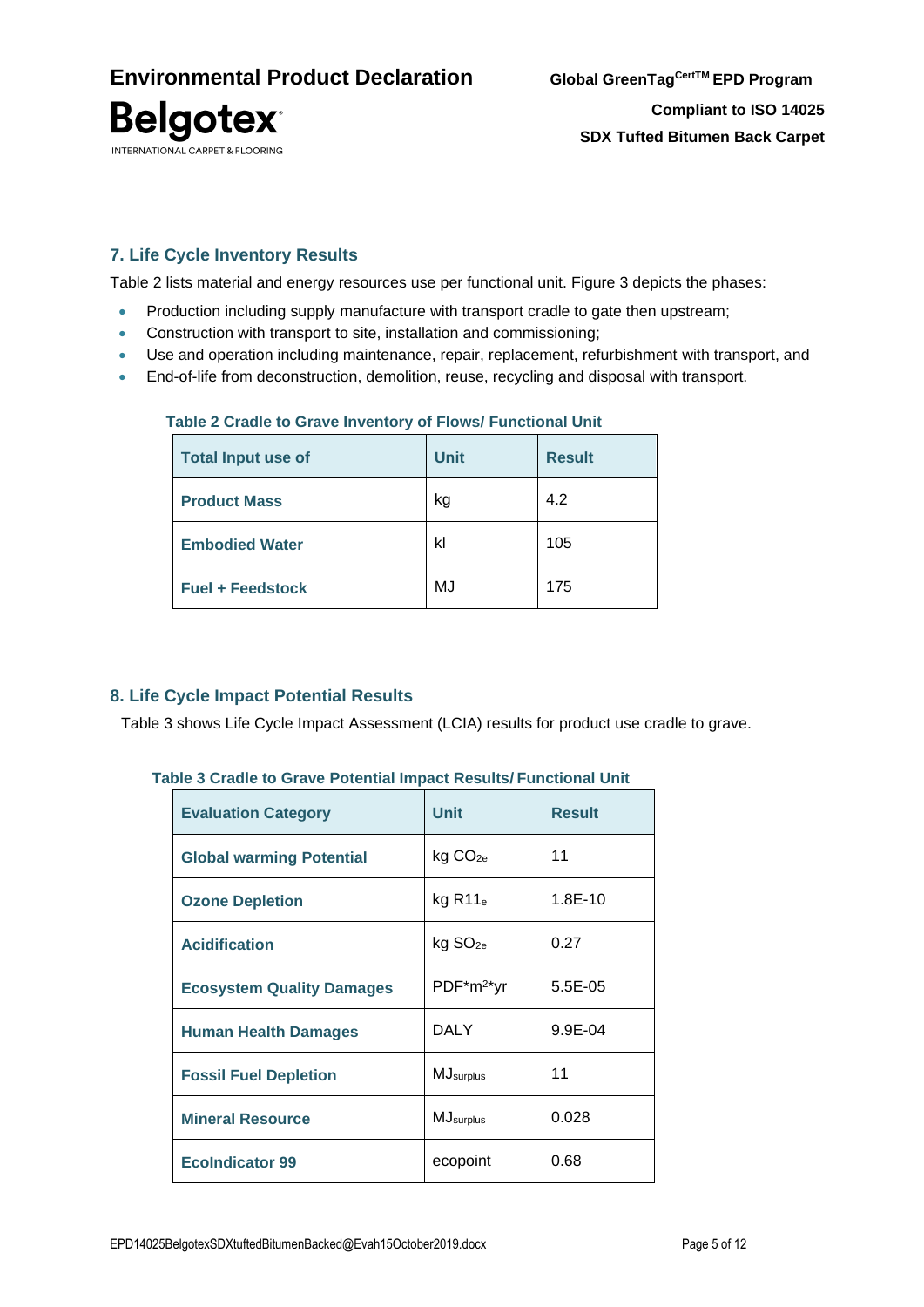

# **9. Supply Chain Modelling**

Processes to acquire, refine, transport, fabricate, coat, use, clean, repair, reuse and dispose of metal, masonry, ceramic, timber, glass, plastic and composites are modelled.

A flow chart in Figure 2 shows key product supply chain operations from cradle to fate including those of:

- Mining, extracting and refining resources to make commodities and packaging;
- Acquiring, cultivating, harvesting, extracting, refining produce and biomass;
- Fuel production to supply power and process energy and freight;
- Chemicals use in processing resources, intermediates and ancillaries;
- Process energy, fuel and freight of resources, intermediates and ancillaries;
- Use, cleaning, recoating, repair, recycling, re-use and landfill, as well as
- Infrastructure process energy transformed and material wear loss e.g. tyres.



*Figure 2 Major Product Operations*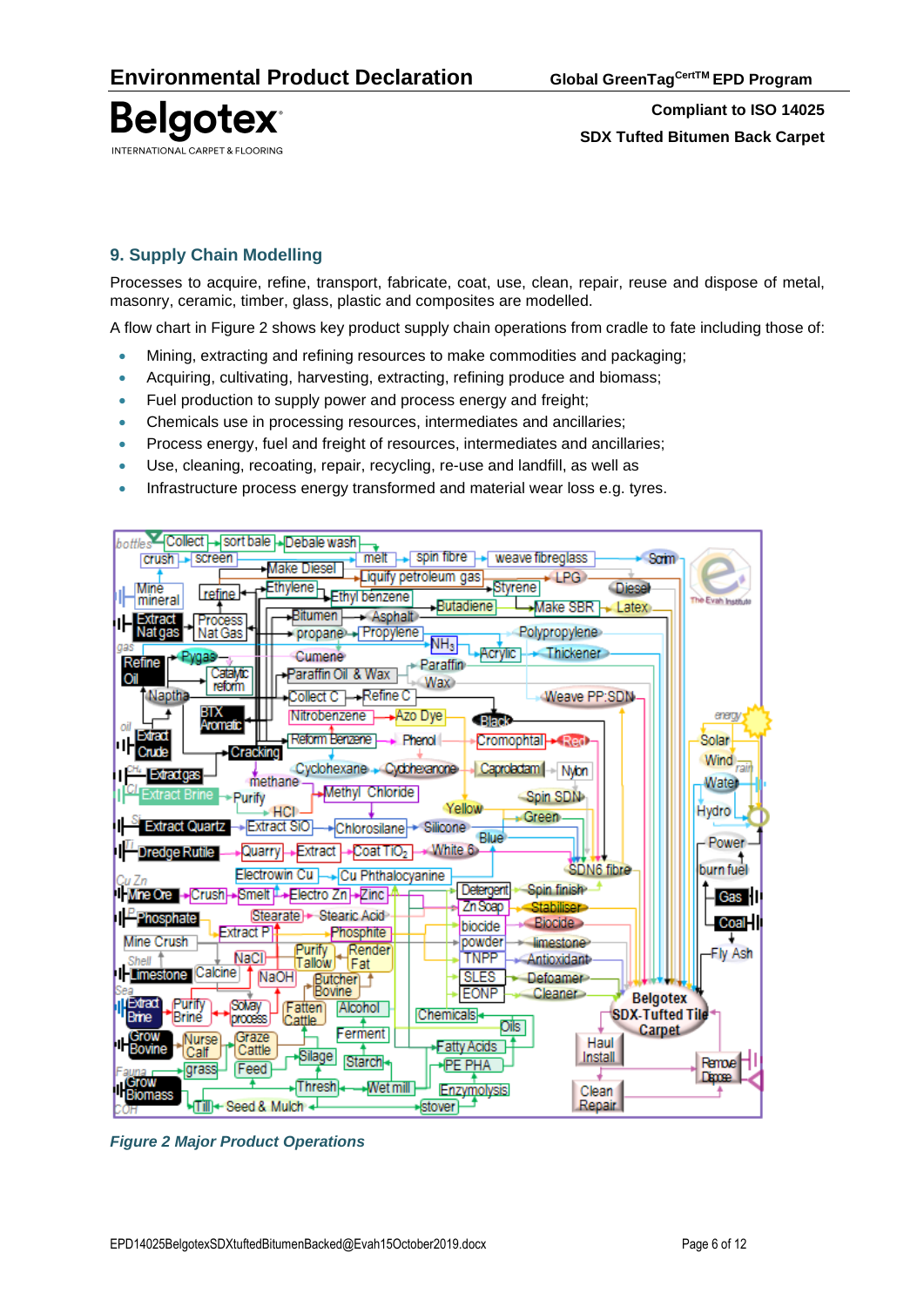**Compliant to ISO 14025 SDX Tufted Bitumen Back Carpet**

## **10. Life Cycle Assessment Method**

| <b>LCA Author</b>                                                                                  | The Evah Institute as described at www.evah.com.au                                                                                                                                                                                                                                                                                                                                               |                                                                                   |           |                |           |              |                                                  |               |                |           |                |             |             |               |          |                    |                      |           |
|----------------------------------------------------------------------------------------------------|--------------------------------------------------------------------------------------------------------------------------------------------------------------------------------------------------------------------------------------------------------------------------------------------------------------------------------------------------------------------------------------------------|-----------------------------------------------------------------------------------|-----------|----------------|-----------|--------------|--------------------------------------------------|---------------|----------------|-----------|----------------|-------------|-------------|---------------|----------|--------------------|----------------------|-----------|
| <b>Study Period</b>                                                                                | Factory data was collected from 2017 to 2018                                                                                                                                                                                                                                                                                                                                                     |                                                                                   |           |                |           |              |                                                  |               |                |           |                |             |             |               |          |                    |                      |           |
| <b>LCA Method</b>                                                                                  | Compliant with ISO 14040 and ISO 14044 Standards                                                                                                                                                                                                                                                                                                                                                 |                                                                                   |           |                |           |              |                                                  |               |                |           |                |             |             |               |          |                    |                      |           |
| <b>LCIA</b> method                                                                                 |                                                                                                                                                                                                                                                                                                                                                                                                  | The Evah Institute<br>EcoIndicator 99 Life Cycle Impact (LCIA) Assessment         |           |                |           |              |                                                  |               |                |           |                |             |             |               |          |                    |                      |           |
| <b>Scope</b>                                                                                       |                                                                                                                                                                                                                                                                                                                                                                                                  | Cradle to Fate including all supply chain phases and stages depicted in Figure 2. |           |                |           |              |                                                  |               |                |           |                |             |             |               |          |                    |                      |           |
| <b>Phases</b>                                                                                      | The LCA covered all known flows in all known stages cradle to end of life fate.                                                                                                                                                                                                                                                                                                                  |                                                                                   |           |                |           |              |                                                  |               |                |           |                |             |             |               |          |                    |                      |           |
| <b>Assumptions</b>                                                                                 | Typical use is to Australian Facility Management professional practice.                                                                                                                                                                                                                                                                                                                          |                                                                                   |           |                |           |              |                                                  |               |                |           |                |             |             |               |          |                    |                      |           |
| <b>Scenarios</b>                                                                                   | Use, cleaning, maintenance plus disposal and re-use were scenario-based using<br>Facility Management Association denoted and published typical operations.                                                                                                                                                                                                                                       |                                                                                   |           |                |           |              |                                                  |               |                |           |                |             |             |               |          |                    |                      |           |
| <b>System</b><br><b>Boundaries</b>                                                                 | The LCA system boundary depicted in Figure 3 includes all operations A1-A3<br>production with upstream supply & transport; A4 package & deliver & A5 construct;<br>B1 use with cleaning, B2 maintain, B3 repair <sup>3</sup> B5 refurbish, C1 demolish, C2 transport<br>and C4 disposal.                                                                                                         |                                                                                   |           |                |           |              |                                                  |               |                |           |                |             |             |               |          |                    |                      |           |
| <b>Processes</b><br>Modeling                                                                       | All significant resource acquisition, water, fuel & energy use, power generation &<br>distribution, freight, refining, intermediates, manufacture, scrap re-use, packing and<br>dispatch, installation, use, maintenance, landfill waste and emission flows from all<br>supply chain operations involved to make, pack and install the product are included.<br>Actual<br>Scenarios<br>Potential |                                                                                   |           |                |           |              |                                                  |               |                |           |                |             |             |               |          |                    |                      |           |
| <b>Phases</b>                                                                                      |                                                                                                                                                                                                                                                                                                                                                                                                  |                                                                                   |           |                |           |              | Produce Construct Building Fabric &<br>Operation |               |                |           |                |             | End of life |               |          | Beyond<br>Boundary |                      |           |
| <b>Modules</b>                                                                                     |                                                                                                                                                                                                                                                                                                                                                                                                  | A1                                                                                |           | $A2$ $A3$ $A4$ |           | A5           | <b>B1</b>                                        | <b>B2</b>     | B <sub>3</sub> | <b>B4</b> | B <sub>5</sub> | C1 C2 C3 C4 |             |               |          | $D_1, 23$          |                      |           |
| <b>Unit Operations</b>                                                                             |                                                                                                                                                                                                                                                                                                                                                                                                  | Resource supply                                                                   | Transport | Manufacturing  | Transport | Construction | <b>Sec</b><br>B6 Operating Energy use            | aintain<br>53 | Repair         | Replace   | Refurbish      | molish<br>ā | Transport   | Process Waste | Disposal | Reuse              | Recovery             | Recycling |
|                                                                                                    |                                                                                                                                                                                                                                                                                                                                                                                                  |                                                                                   |           |                |           |              | B7 Operating Water use                           |               |                |           |                |             |             |               |          |                    |                      |           |
| <b>Cradle to Grave</b>                                                                             |                                                                                                                                                                                                                                                                                                                                                                                                  | Mandatory                                                                         |           |                |           |              | Mandatory for each and every phase               |               |                |           |                |             |             |               |          |                    | Optional<br>Optional |           |
| Optional for each and every phase<br>Cradle to Gate+options<br>each phase<br><b>Cradle to Gate</b> |                                                                                                                                                                                                                                                                                                                                                                                                  |                                                                                   |           |                |           |              |                                                  |               |                |           |                |             |             |               |          |                    |                      |           |

#### **Figure 3 Phases and Stages Cradle to Grave**

Evah industry databases cover all known domestic and global scope 1 and 2 operations. They exclude scope 3 burdens from capital facilities, equipment churn, noise and dehydration as well as incidental activities and employee commuting. The databases exist in top zones of commercial global modelling and calculating engines. Electricity supply models in active databases are updated annually. As each project is modelled and new data is available the databases are updated and audited by external Type 1 ecolabel certifiers. Quality control methods are applied to ensure:

- Coverage of place in time with all information<sup>4</sup> for each dataset noted, checked and updated;
- Consistency to Evah guidelines<sup>5</sup> for all process technology, transport and energy demand;
- Completeness of modeling based on in-house reports, literature and industry reviews;
- Plausibility in 2 way checks of LCI input and output flows of data checked for validity, plus Mathematical correctness of all calculations in mass and energy balance cross checks.

<sup>3</sup> No activities are assumed to occur in B4, B6 or B7 or C4 waste processing.

<sup>4</sup> Jones D G (2004) LCI Database for Commercial Building Report 2001-006-B-15 Icon.net, Australia

<sup>5</sup> Evah Tools, Databases and Methodology Queensland, Australia at<http://www.evah.com.au/tools.html>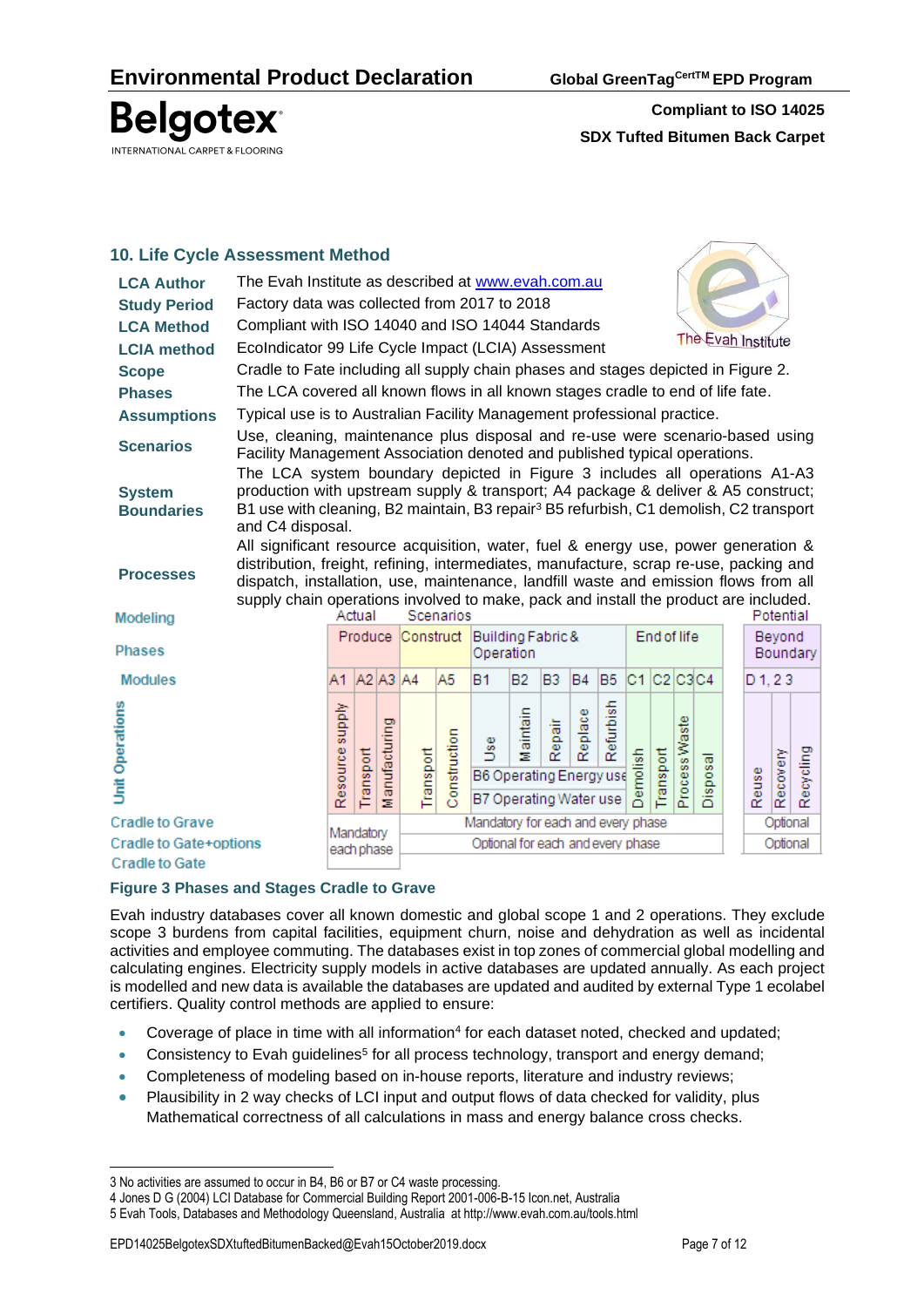**Compliant to ISO 14025 SDX Tufted Bitumen Back Carpet**

## **11. Data Sources Representativeness and Quality**

Primary data used for modelling the state of art of each operation includes all known process for:

- - Technology sequences;  **Reliance on raw and recycled material**;
- Energy and water use; High and reduced process emissions;
	- Landfill and effluent plus Freight and distribution systems.

Primary data is sourced from clients, annual reports and their publications on corporate locations, logistics, technology use, market share, management systems, standards and commitment to improved environmental performance. Information on operations is also sourced from client:

- Supply chain mills, their technical manuals, corporate annual reports and sector experts, and
- Manufacturing specifications websites and factory site development licensed applications.

Background data is sourced from the International Energy Agency, IBISWorld, USGS Minerals, Franklin Associates, Boustead 6, Plastics Europe, CML2, Simapro 8, EcoInvent 3 and NREL USLCI model databases. Information on operations is also sourced from:

- Library, document, NPI and web searches, review papers, building manuals and
- Global Industry Association and Government reports on Best Available Technology (BAT).

For benchmarking, comparison and integrity checks inventory data is developed to represent BAT, business as usual and worst practice options with operations covering industry sector supply and infrastructure in Australia and overseas.

Such technology, performance and license conditions were modelled and evaluated across mining, farming, forestry, freight, infrastructure and manufacturing and building industry sectors since 1995.

As most sources do not provide estimates of accuracy, a pedigree matrix of uncertainty estimates to 95% confidence levels of geometric standard deviation<sup>2</sup> ( $\sigma_g$ ) is used to define quality as in Table 4<sup>6</sup>.

| <b>Correlation</b> | Metric $\sigma_g$ | $U \pm 0.01$ | $U \pm 0.05$            | $U \pm 0.10$  | $U \pm 0.20$ | $U \pm 0.30$ |  |  |  |  |  |  |
|--------------------|-------------------|--------------|-------------------------|---------------|--------------|--------------|--|--|--|--|--|--|
| <b>Reliability</b> | Reporting         | site audit   | expert verify<br>region |               | sector       | academic     |  |  |  |  |  |  |
|                    | Sample            | >66% trend   | $>25\%$ trend           | $>10\%$ batch | >5% batch    | $<$ 1% batch |  |  |  |  |  |  |
| <b>Completion</b>  | <b>Including</b>  | $>50\%$      | >25%                    | $>10\%$       | $>5\%$       | $< 5\%$      |  |  |  |  |  |  |
|                    | Cut-off           | $0.01\%$ w/w | $0.05\%$ w/w            | $0.1\%$ w/w   | $0.5\%$ w/w  | $1\%$ w/w    |  |  |  |  |  |  |
| <b>Temporal</b>    | Data Age          | <3 years     | ≤5 years                | <10 years     | <15 years    | >16 years    |  |  |  |  |  |  |
|                    | <b>Duration</b>   | >3 years     | <3 years                | <2 years      | 1 year       | <1 year      |  |  |  |  |  |  |
| Geography          | <b>Focus</b>      | process      | line                    | plant         | corporate    | sector       |  |  |  |  |  |  |
|                    | Range             | continent    | nation                  | plant         | line         | process      |  |  |  |  |  |  |
| <b>Technology</b>  | <b>Typology</b>   | actual       | comparable              | in class      | convention   | in sector    |  |  |  |  |  |  |

#### **Table 4 Data Quality Parameters and Uncertainty (U)**

No data set with >±30% uncertainty is used without notation in the LCA as well as the EPD.

<sup>6</sup> Evah Institute data quality control system accords with UNEP SETAC Global LCI Database Quality 2010 Guidelines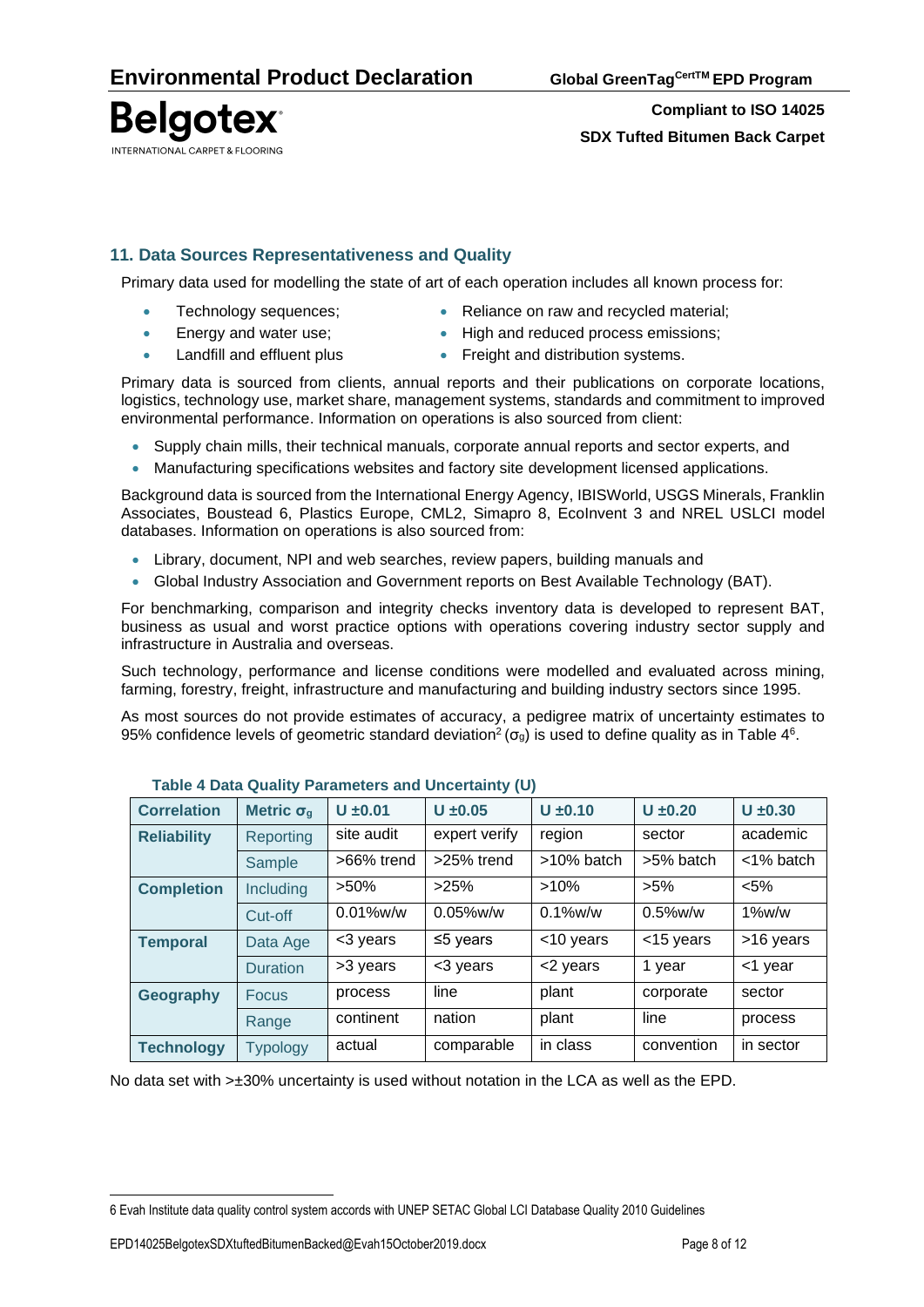**Compliant to ISO 14025 SDX Tufted Bitumen Back Carpet**

## **12. Supply Chain Modelling Assumptions**

Australian building sector rules and Evah assumptions applied are defined in Table 5.

|                            | rapie o ocupe Dudituaries Assumptions and metadata                                          |
|----------------------------|---------------------------------------------------------------------------------------------|
| <b>Quality/Domain</b>      | <b>National including Import and Export</b>                                                 |
| Process Model              | Typical industry practice with currently most common or best (BAT) technology               |
| Resource flows             | Regional data for resource mapping, fuels, energy, electricity and logistics                |
| Temporal                   | Project data was collated from 2017 to 2019                                                 |
| Geography                  | Designated client, site, regional, national, Pacific Rim then European jurisdiction         |
| Representation             | Designated client, their suppliers and energy supply chains back to the cradle              |
| Consistency                | Model all operations by known given operations with closest proximity                       |
| Technology                 | Pacific Rim industry supply chain technology typical of 2017 to 2019                        |
| <b>Functional Unit</b>     | Typical product usage with cleaning& disposal/m <sup>2</sup> over the set year service life |
| <b>System Control</b>      |                                                                                             |
| <b>Primary Sources</b>     | Clients and suppliers mills, publications, websites, specifications & manuals               |
| <b>Other Sources</b>       | IEA 2019, GGT 2019, Boustead 2013, Simapro 2016, IBIS 2019, Ecolnvent 2018                  |
| Data mix                   | Power grid and renewable shares updated to latest IEA 2018 reports                          |
| Operational                | Company data for process performance, product share, waste and emissions                    |
| Logistics                  | Local data is used for power, fuel mix, water supply, logistics share & capacity            |
| New Data Entry             | VliegLCA, Evah Institute 2019; Global Green Tag Researchers 2019                            |
| Data Generator             | Manufacturers, Evah Institute 2019; GGT 2019; Meta: IBIS 2019, Other pre 2019               |
| Data Publisher             | The Evah Institute Pty Ltd to Global GreenTag and designated client only                    |
| Persons input              | All contributors cited in Evah & Global GreenTag records or websites                        |
| <b>Data Flow &amp; Mix</b> |                                                                                             |
| <b>System Boundary</b>     | Earth's cradle of all resource & emission flows to end of use, fitout or build life         |
| System flows               | All known from and to air, land, water and community sources & sinks                        |
| Capital inclusions         | Natural stocks, industry stockpiles, capital wear, system losses and use                    |
| <b>Arid Practice</b>       | Dry technology adopted; Water use is factored by 0.1 as for e.g. mining                     |
| Transportation             | Distance >20% than EU; >20% fuel efficient larger vehicles, load & distance                 |
| Industrial                 | Company or industry sector data for manufacturing and minerals involved                     |
| Mining                     | All raw material extraction is based on Australian or Pacific Rim technology                |
| Imported fuel              | Mix is from nearest sources is e.g. UAE, SE Asia, Canada or New Zealand                     |
| Finishes                   | Processing inputs with finishing burdens are factored in. If not that is denoted            |
| <b>Validation</b>          |                                                                                             |
| Accuracy                   | 10 <sup>th</sup> generation study is $\pm$ 5 to 15% uncertain due to some background data   |
| Completeness               | All significant operations are tracked and documented from the cradle to grave              |
| Precision                  | Tracking of >90% flows applies a 90:10 rule sequentially to 99.9% and beyond                |
| Allocation                 | %100 to co products on reaction stoichiometry by energetic or mass fraction                 |
| <b>Burdens</b>             | All resource use from & emissions to community air land, water are included                 |
| Plausibility               | Results are checked and benchmarked against BAT, BAU & worst practice                       |
| Sensitivity                | Calculated U is reported & compared to libraries of Bath U RICE & Ecolnvent 3.2             |
| <b>Validity Checks</b>     | Are made versus Plastics Europe, Ecobilan, GaBi & or Industry LCA Literature                |

**Table 5 Scope Boundaries Assumptions and Metadata**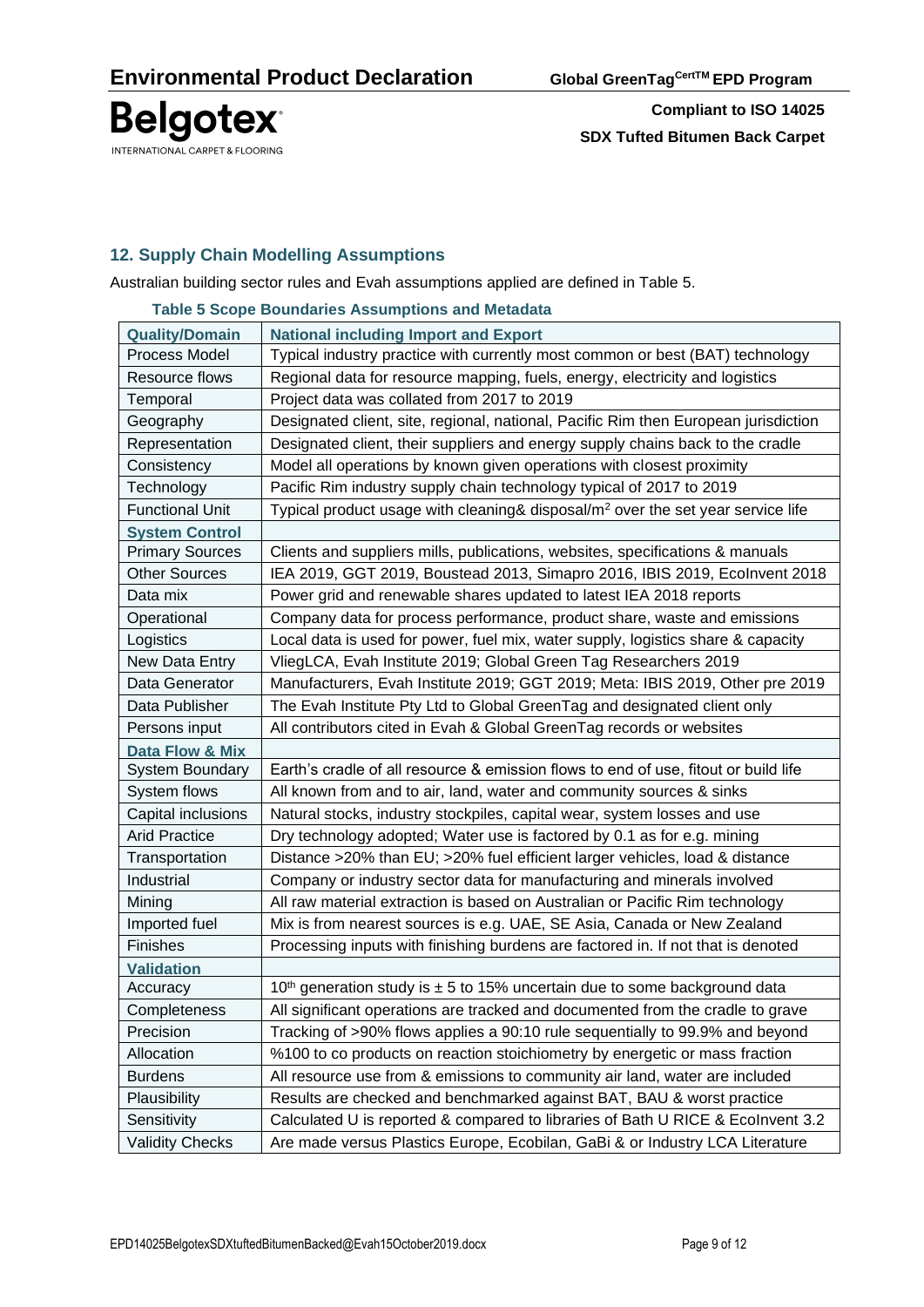

## **13. References for this LCA & EPD**

Australian & New Zealand [\(ANZECC\) Guidelines For Fresh & Marine Water Quality](http://www.environment.gov.au/topics/water/water-quality/national-water-quality-management-strategy) (2000) <http://www.environment.gov.au/water/quality/national-water-quality-management-strategy> Basel Convention (2011) Control of Transboundary Movement of Hazardous Waste & Disposal <http://www.basel.int/portals/4/basel%20convention/docs/text/baselconventiontext-e.pdf> Boustead (2014) Model 6 LCI database<http://www.boustead-consulting.co.uk/publicat.htm> USA & UK EcoInvent (2016) LCI Model 3 database<http://www.ecoinvent.ch/> EcoInvent, Switzerland Evah (2019) LCA Tools, Databases & Methodology at<http://www.evah.com.au/tools.html> Franklin Associates (2016) US LCI Database <http://www.fal.com/index.html> Eastern Research Group US GreenTag™ Certification (2019) [http://www2.ecospecifier.org/services\\_offered/greentag\\_certification](http://www2.ecospecifier.org/services_offered/greentag_certification) GreenTag™ (2019) Product Category Rules<http://www.globalgreentag.com/greentag-epd-program> Jones D., Mitchell. P. & Watson P. (2004) LCI Database for Australian Commercial Building Material: Report 2001-006-B-15, Sustainable Built Assets, CRC for Construction Innovation Jones D.G et al. (2009) Chapter 3: Material Environmental LCA in Newton P et al., (eds) Technology, Design & Process Innovation in the Built Environment, Taylor & Francis, UK IBISWorld (2019) Market Research,<http://www.ibisworld.com.au/> IBISWorld Australia International Energy Agency (2016) Energy Statistics<http://www.iea.org/countries/membercountries/> ISO 9001:2008 Quality Management Systems Requirements ISO 14001:2004 Environmental management systems: Requirements with guidance for use ISO 14004:2004 EMS: General guidelines on principles, systems & support techniques ISO 14015:2001 EMS: Environmental assessment of sites & organizations (EASO) ISO 14020:2000 Environmental labels & declarations — General principles ISO 14024:2009 Environmental labels & declarations -- Type I Principles & procedures ISO 14025:2006 Environmental labelling & declarations Type III EPDs Principles & procedures ISO 14031:1999 EM: Environmental performance evaluation: Guidelines ISO 14040:2006 EM: Life cycle assessment (LCA): Principles & framework ISO 14044:2006 EM: LCA: Requirement & guideline for data review: LCI; LCIA, Interpretation results ISO 14064:2006 EM: Greenhouse Gases: Organisation & Project reporting, Validation & verification ISO 15392:2008 Sustainability in building construction General principles ISO 15686-1:2011 Buildings & constructed assets Service life planning Part 1: General principles ISO 15686-2:2012 Buildings & constructed assets Service life (SL) planning Part 2: prediction ISO 15686-8:2008 Buildings & constructed assets SL planning Part 8: Reference & estimation ISO 21929-1:2011 Sustainability in building construction Sustainability indicators Part 1: Framework ISO 21930:2007 Building construction: Sustainability, Environmental declaration of building products ISO/TS 21931-1:2010 Sustainability in building construction: Framework for assessment, Part 1: ISO 21932:2013 Sustainability in buildings and civil engineering works -- A review of terminology Plastics Europe (2019) Portal<http://www.plasticseurope.org/plastics-sustainability/eco-profiles.aspx> Pre (2016) SimaPro 8 Software, The Netherlands<http://www.pre-sustainability.com/simapro-manuals> Myhre et al, 2013, Anthropogenic and Natural Radiative Forcing Chapter 8 in Stocker et al (eds.) Climate Change 2013, AR5 of the IPCC, Cambridge U Press UK.<http://www.ipcc.ch/report/ar5/wg1/> Roache S. K. (2012) IMF Report WP/12/115 China's Impact on World Commodity Markets <http://www.imf.org/external/pubs/ft/wp/2012/wp12115.pdf> International Monetary Fund UNEP (2016) Persistent Organic Pollutants<http://www.chem.unep.ch/pops/> The UN USLCI (2019) Life-Cycle Inventory Database [https://www.lcacommons.gov/nrel/search,](https://www.lcacommons.gov/nrel/search) USA U.S. Geological Survey National Minerals (2019)<http://minerals.usgs.gov/minerals/pubs/country/> USA US EPA (2016) Database of Sources of Environmental Releases of Dioxin like Compounds in U.S <http://cfpub.epa.gov/ncea/cfm/recordisplay.cfm?deid=20797> p 1-38, 6-9, USA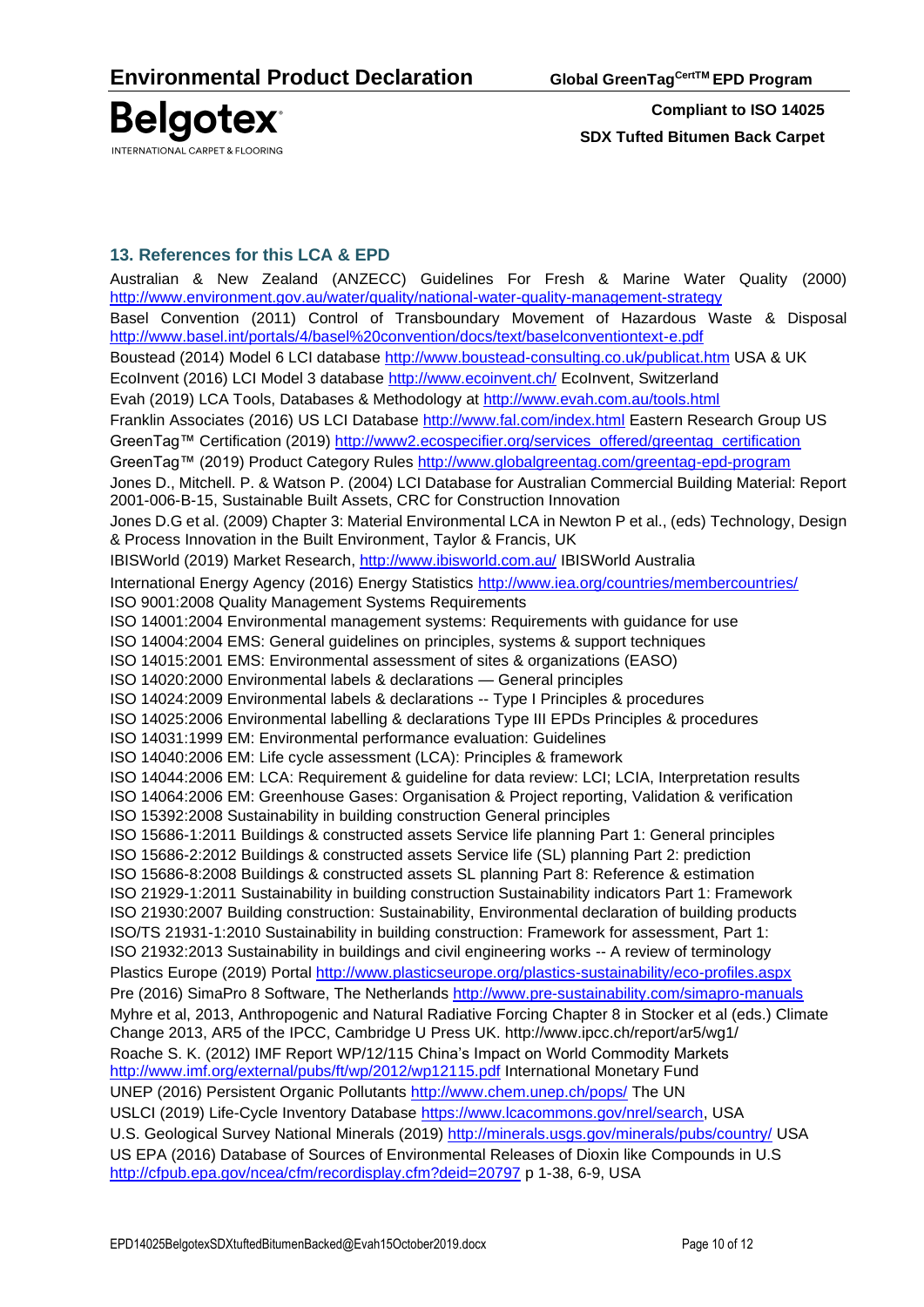

#### **14. Reviewers Report Conclusions**

The independent LCA reviewer's report confirmed that the LCA project report and addition information addressed the EPD.

The verifier was not involved in developing the LCA or EPD and has no conflict of interests from their organisational position.

While the report is confidential its conclusions confirmed that documentation according to set ISO Standard requirements was provided including evidence from the:

#### **The Evah Institute, the LCA developer:**

| a) Recipes of input and output data of unit processes used for LCA calculations              |            |  |  |
|----------------------------------------------------------------------------------------------|------------|--|--|
| b) Datasheets of measures, calculations, estimates and emails with sources as in Table 6     |            |  |  |
| e) References to literature and databases from which data was extracted as noted in Table 6  | $\sqrt{ }$ |  |  |
| g) Notes on supply chain processes and scenarios satisfying requirements of this Standard    | $\sqrt{ }$ |  |  |
| i) Embodied Energy shares as used for sensitivity analyses re ISO 14044:2006, 4.5.3.3        |            |  |  |
| j) Proof percentages or figures in calculations in the end of life scenario                  |            |  |  |
| k) Notes on proof of % and allocation calculations                                           |            |  |  |
| o) All operations covered Vs criteria and substantiation used to determine system boundaries | $\sqrt{ }$ |  |  |
| <b>Product Manufacturer in:</b>                                                              |            |  |  |
| c) Specifications used to create the manufacturer's product                                  | $\sqrt{ }$ |  |  |
| d) Citations, references, specifications or regulations & data showing completeness          |            |  |  |
| f) Specification demonstrating that the building product can fulfil the intended use         |            |  |  |
|                                                                                              |            |  |  |
| The Certifier Global GreenTag on:                                                            |            |  |  |
| I) Notes and calculation of averages of different locations yielding generic data            |            |  |  |

- m) Substantiating additional environmental information ISO 14025:2006, 7.2.4  $\sqrt{ }$
- n) Procedures for data collection, questionnaires, instructions, confidentiality deeds  $\sqrt{}$

#### **Requiring No Evidence:**

| As the EPD is cradle to grave as well as PCR compliant the independent reviewer did not need to: |            |  |
|--------------------------------------------------------------------------------------------------|------------|--|
| h) Substantiate a few stages as all stages were substantiated                                    | $\sqrt{ }$ |  |
| p) Substantiate alternatives when no other choices and assumptions were applied                  | $\sqrt{2}$ |  |
| q) Demonstrate consistency for few stages as the same rules in Tables 5 and 6 applied to all.    | $\sqrt{ }$ |  |